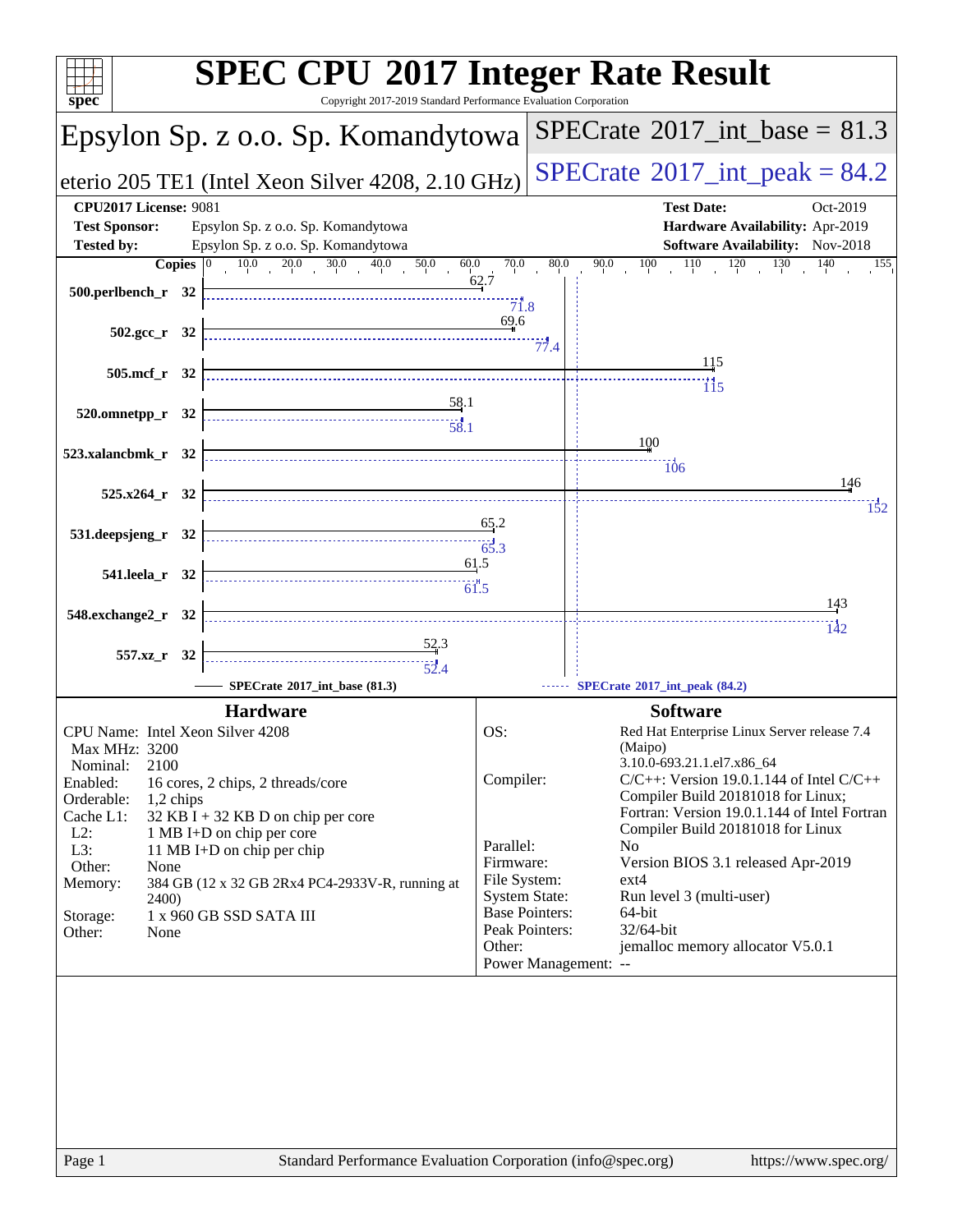

Copyright 2017-2019 Standard Performance Evaluation Corporation

# Epsylon Sp. z o.o. Sp. Komandytowa

eterio 205 TE1 (Intel Xeon Silver 4208, 2.10 GHz) [SPECrate](http://www.spec.org/auto/cpu2017/Docs/result-fields.html#SPECrate2017intpeak)® [2017\\_int\\_peak =](http://www.spec.org/auto/cpu2017/Docs/result-fields.html#SPECrate2017intpeak)  $84.2$ 

[SPECrate](http://www.spec.org/auto/cpu2017/Docs/result-fields.html#SPECrate2017intbase)<sup>®</sup>2017 int\_base = 81.3

**[Test Sponsor:](http://www.spec.org/auto/cpu2017/Docs/result-fields.html#TestSponsor)** Epsylon Sp. z o.o. Sp. Komandytowa **[Hardware Availability:](http://www.spec.org/auto/cpu2017/Docs/result-fields.html#HardwareAvailability)** Apr-2019 **[Tested by:](http://www.spec.org/auto/cpu2017/Docs/result-fields.html#Testedby)** Epsylon Sp. z o.o. Sp. Komandytowa **[Software Availability:](http://www.spec.org/auto/cpu2017/Docs/result-fields.html#SoftwareAvailability)** Nov-2018

**[CPU2017 License:](http://www.spec.org/auto/cpu2017/Docs/result-fields.html#CPU2017License)** 9081 **[Test Date:](http://www.spec.org/auto/cpu2017/Docs/result-fields.html#TestDate)** Oct-2019

### **[Results Table](http://www.spec.org/auto/cpu2017/Docs/result-fields.html#ResultsTable)**

|                               | <b>Base</b>                               |                |       |                | <b>Peak</b> |                |       |               |                |              |                |              |                |              |
|-------------------------------|-------------------------------------------|----------------|-------|----------------|-------------|----------------|-------|---------------|----------------|--------------|----------------|--------------|----------------|--------------|
| <b>Benchmark</b>              | <b>Copies</b>                             | <b>Seconds</b> | Ratio | <b>Seconds</b> | Ratio       | <b>Seconds</b> | Ratio | <b>Copies</b> | <b>Seconds</b> | <b>Ratio</b> | <b>Seconds</b> | <b>Ratio</b> | <b>Seconds</b> | <b>Ratio</b> |
| $500.$ perlbench_r            | 32                                        | 814            | 62.6  | 812            | 62.7        | 811            | 62.8  | 32            | 712            | 71.5         | 710            | 71.8         | 710            | 71.8         |
| $502.\text{gcc}$ <sub>r</sub> | 32                                        | 653            | 69.4  | 651            | 69.6        | 647            | 70.1  | 32            | 585            | 77.4         | 584            | 77.5         | 587            | 77.2         |
| $505$ .mcf r                  | 32                                        | 451            | 115   | 450            | 115         | 452            | 114   | 32            | 451            | 115          | 456            | 113          | 451            | 115          |
| 520.omnetpp_r                 | 32                                        | 725            | 57.9  | 722            | 58.1        | 722            | 58.2  | 32            | 723            | 58.1         | 723            | 58.1         | 721            | 58.3         |
| 523.xalancbmk r               | 32                                        | 338            | 99.9  | 337            | <b>100</b>  | 336            | 101   | 32            | 319            | 106          | 319            | 106          | 319            | 106          |
| 525.x264 r                    | 32                                        | 385            | 146   | 386            | 145         | 385            | 146   | 32            | 370            | 152          | 370            | 152          | 369            | 152          |
| 531.deepsjeng_r               | 32                                        | 563            | 65.1  | 562            | 65.2        | 562            | 65.3  | 32            | 563            | 65.1         | 560            | 65.4         | 562            | 65.3         |
| 541.leela r                   | 32                                        | 861            | 61.5  | 862            | 61.5        | 862            | 61.5  | 32            | 863            | 61.4         | 862            | 61.5         | 854            | 62.0         |
| 548.exchange2_r               | 32                                        | 588            | 143   | 589            | 142         | 588            | 143   | 32            | 588            | 143          | 589            | 142          | 589            | 142          |
| 557.xz r                      | 32                                        | 661            | 52.3  | 660            | 52.3        | 657            | 52.6  | 32            | 660            | 52.4         | 662            | 52.2         | 656            | 52.7         |
|                               | $SPECrate^{\circ}2017$ int base =<br>81.3 |                |       |                |             |                |       |               |                |              |                |              |                |              |

**[SPECrate](http://www.spec.org/auto/cpu2017/Docs/result-fields.html#SPECrate2017intpeak)[2017\\_int\\_peak =](http://www.spec.org/auto/cpu2017/Docs/result-fields.html#SPECrate2017intpeak) 84.2**

Results appear in the [order in which they were run.](http://www.spec.org/auto/cpu2017/Docs/result-fields.html#RunOrder) Bold underlined text [indicates a median measurement.](http://www.spec.org/auto/cpu2017/Docs/result-fields.html#Median)

### **[Submit Notes](http://www.spec.org/auto/cpu2017/Docs/result-fields.html#SubmitNotes)**

 The numactl mechanism was used to bind copies to processors. The config file option 'submit' was used to generate numactl commands to bind each copy to a specific processor. For details, please see the config file.

### **[Operating System Notes](http://www.spec.org/auto/cpu2017/Docs/result-fields.html#OperatingSystemNotes)**

Stack size set to unlimited using "ulimit -s unlimited"

### **[General Notes](http://www.spec.org/auto/cpu2017/Docs/result-fields.html#GeneralNotes)**

Environment variables set by runcpu before the start of the run: LD\_LIBRARY\_PATH = "/cpu2017.1.5/lib/ia32:/cpu2017.1.5/lib/intel64:/cpu2017.1.5/je5.0.1-32:/cpu2017.1.5/je5.0.1-64"

 Binaries compiled on a system with 1x Intel Core i9-7900X CPU + 32GB RAM memory using Redhat Enterprise Linux 7.5

 NA: The test sponsor attests, as of date of publication, that CVE-2017-5754 (Meltdown) is mitigated in the system as tested and documented. Yes: The test sponsor attests, as of date of publication, that CVE-2017-5753 (Spectre variant 1) is mitigated in the system as tested and documented. Yes: The test sponsor attests, as of date of publication, that CVE-2017-5715 (Spectre variant 2) is mitigated in the system as tested and documented.

 Transparent Huge Pages enabled by default Prior to runcpu invocation Filesystem page cache synced and cleared with: sync; echo 3> /proc/sys/vm/drop\_caches

**(Continued on next page)**

| Page 2 | Standard Performance Evaluation Corporation (info@spec.org) | https://www.spec.org/ |
|--------|-------------------------------------------------------------|-----------------------|
|--------|-------------------------------------------------------------|-----------------------|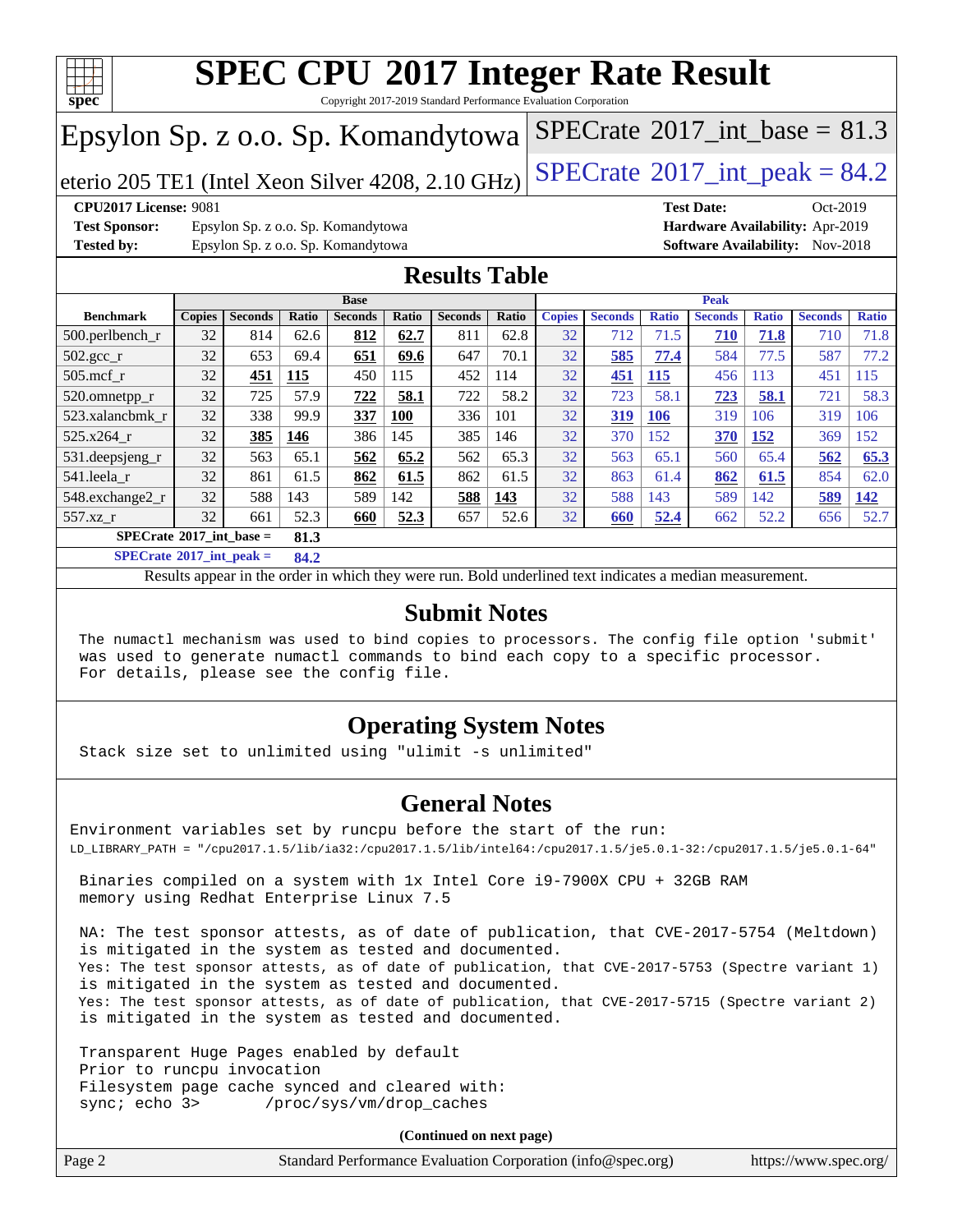

Copyright 2017-2019 Standard Performance Evaluation Corporation

# Epsylon Sp. z o.o. Sp. Komandytowa

eterio 205 TE1 (Intel Xeon Silver 4208, 2.10 GHz)  $\left|$  [SPECrate](http://www.spec.org/auto/cpu2017/Docs/result-fields.html#SPECrate2017intpeak)<sup>®</sup>[2017\\_int\\_peak =](http://www.spec.org/auto/cpu2017/Docs/result-fields.html#SPECrate2017intpeak) 84.2

[SPECrate](http://www.spec.org/auto/cpu2017/Docs/result-fields.html#SPECrate2017intbase)<sup>®</sup>2017 int\_base = 81.3

**[Test Sponsor:](http://www.spec.org/auto/cpu2017/Docs/result-fields.html#TestSponsor)** Epsylon Sp. z o.o. Sp. Komandytowa **[Hardware Availability:](http://www.spec.org/auto/cpu2017/Docs/result-fields.html#HardwareAvailability)** Apr-2019 **[Tested by:](http://www.spec.org/auto/cpu2017/Docs/result-fields.html#Testedby)** Epsylon Sp. z o.o. Sp. Komandytowa **[Software Availability:](http://www.spec.org/auto/cpu2017/Docs/result-fields.html#SoftwareAvailability)** Nov-2018

**[CPU2017 License:](http://www.spec.org/auto/cpu2017/Docs/result-fields.html#CPU2017License)** 9081 **[Test Date:](http://www.spec.org/auto/cpu2017/Docs/result-fields.html#TestDate)** Oct-2019

### **[General Notes \(Continued\)](http://www.spec.org/auto/cpu2017/Docs/result-fields.html#GeneralNotes)**

 runcpu command invoked through numactl i.e.: numactl --interleave=all runcpu <etc>

 jemalloc: jemalloc, a general purpose malloc implementation built with the RedHat Enterprise 7.5, and the system compiler gcc 4.8.5 sources available from jemalloc.net or <https://github.com/jemalloc/jemalloc/releases>

### **[Platform Notes](http://www.spec.org/auto/cpu2017/Docs/result-fields.html#PlatformNotes)**

 BIOS Settings: Power Technology = Custom Turbo Mode = Enable Enhanced Halt State (C1E) = Disable CPU C6 report = Disabled Package C State = No limit Software Controlled T-States = Disable Hyper-Threading (All) = Enable Enforce POR = Disable Memory Frequency = 2400 Patrol Scrub = Disabled IMC Interleaving = Auto SNC = Disabled Sysinfo program /cpu2017.1.5/bin/sysinfo Rev: r5974 of 2018-05-19 9bcde8f2999c33d61f64985e45859ea9 running on SUT Wed Oct 9 14:15:16 2019 SUT (System Under Test) info as seen by some common utilities. For more information on this section, see <https://www.spec.org/cpu2017/Docs/config.html#sysinfo> From /proc/cpuinfo model name : Intel(R) Xeon(R) Silver 4208 CPU @ 2.10GHz 2 "physical id"s (chips) 32 "processors" cores, siblings (Caution: counting these is hw and system dependent. The following excerpts from /proc/cpuinfo might not be reliable. Use with caution.) cpu cores : 8 siblings : 16 physical 0: cores 0 1 2 3 4 5 6 7 physical 1: cores 0 1 2 3 4 5 6 7 From lscpu: **(Continued on next page)**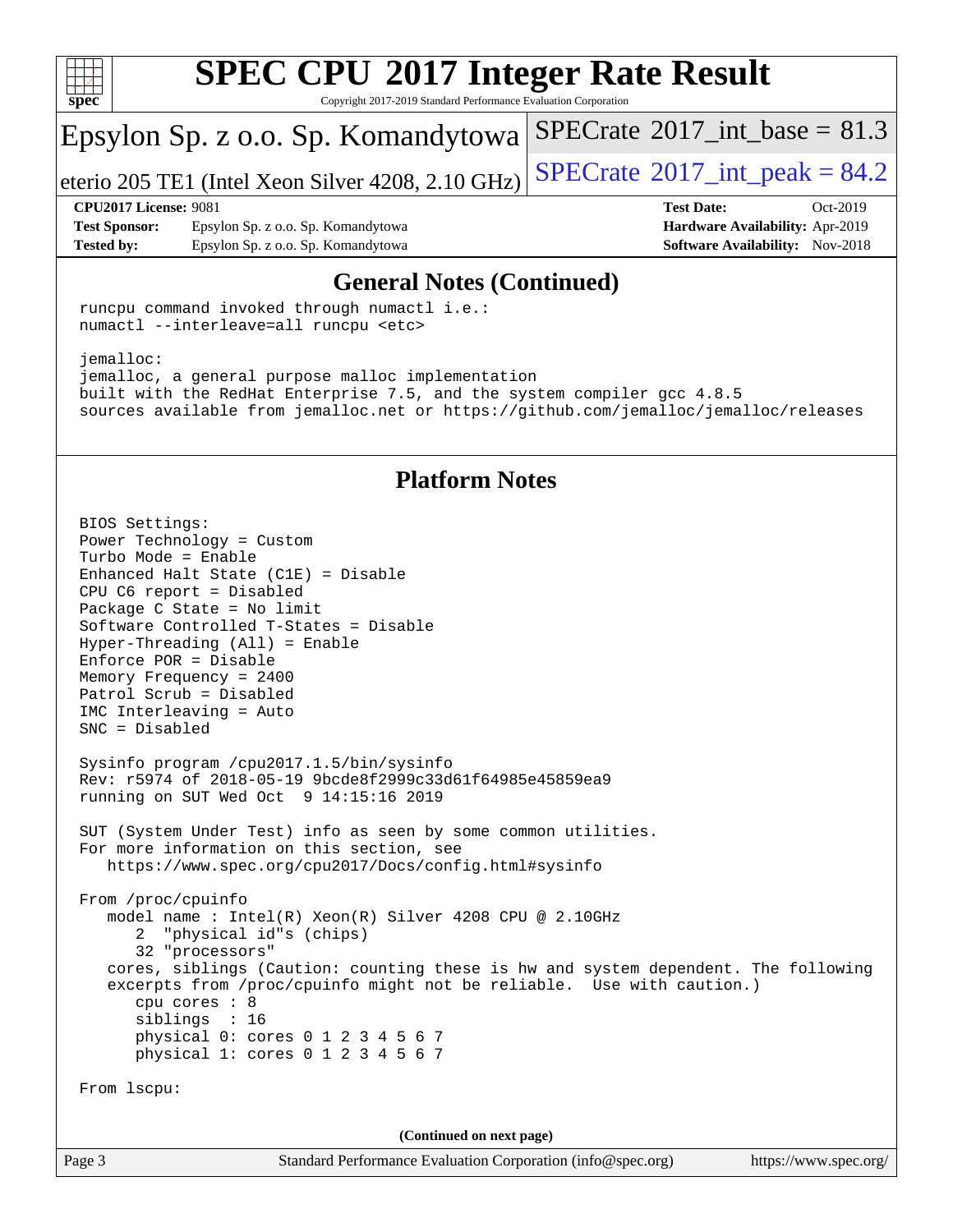

Copyright 2017-2019 Standard Performance Evaluation Corporation

# Epsylon Sp. z o.o. Sp. Komandytowa

eterio 205 TE1 (Intel Xeon Silver 4208, 2.10 GHz) [SPECrate](http://www.spec.org/auto/cpu2017/Docs/result-fields.html#SPECrate2017intpeak)® [2017\\_int\\_peak =](http://www.spec.org/auto/cpu2017/Docs/result-fields.html#SPECrate2017intpeak)  $84.2$ 

 $SPECrate@2017_int\_base = 81.3$  $SPECrate@2017_int\_base = 81.3$ 

#### **[CPU2017 License:](http://www.spec.org/auto/cpu2017/Docs/result-fields.html#CPU2017License)** 9081 **[Test Date:](http://www.spec.org/auto/cpu2017/Docs/result-fields.html#TestDate)** Oct-2019

**[Test Sponsor:](http://www.spec.org/auto/cpu2017/Docs/result-fields.html#TestSponsor)** Epsylon Sp. z o.o. Sp. Komandytowa **[Hardware Availability:](http://www.spec.org/auto/cpu2017/Docs/result-fields.html#HardwareAvailability)** Apr-2019 **[Tested by:](http://www.spec.org/auto/cpu2017/Docs/result-fields.html#Testedby)** Epsylon Sp. z o.o. Sp. Komandytowa **[Software Availability:](http://www.spec.org/auto/cpu2017/Docs/result-fields.html#SoftwareAvailability)** Nov-2018

### **[Platform Notes \(Continued\)](http://www.spec.org/auto/cpu2017/Docs/result-fields.html#PlatformNotes)**

| Architecture:                                                                                                            | x86 64                                                                                                                                                                                                                                                                                                                                                                                                                                                                                                                                                                                                                                                                                                                                                                                                                                        |
|--------------------------------------------------------------------------------------------------------------------------|-----------------------------------------------------------------------------------------------------------------------------------------------------------------------------------------------------------------------------------------------------------------------------------------------------------------------------------------------------------------------------------------------------------------------------------------------------------------------------------------------------------------------------------------------------------------------------------------------------------------------------------------------------------------------------------------------------------------------------------------------------------------------------------------------------------------------------------------------|
| $CPU$ op-mode( $s$ ):                                                                                                    | $32$ -bit, $64$ -bit                                                                                                                                                                                                                                                                                                                                                                                                                                                                                                                                                                                                                                                                                                                                                                                                                          |
| Byte Order:                                                                                                              | Little Endian                                                                                                                                                                                                                                                                                                                                                                                                                                                                                                                                                                                                                                                                                                                                                                                                                                 |
| CPU(s):                                                                                                                  | 32                                                                                                                                                                                                                                                                                                                                                                                                                                                                                                                                                                                                                                                                                                                                                                                                                                            |
| On-line CPU(s) list:                                                                                                     | $0 - 31$                                                                                                                                                                                                                                                                                                                                                                                                                                                                                                                                                                                                                                                                                                                                                                                                                                      |
| Thread(s) per core:                                                                                                      | $\overline{a}$                                                                                                                                                                                                                                                                                                                                                                                                                                                                                                                                                                                                                                                                                                                                                                                                                                |
| Core(s) per socket:                                                                                                      | 8                                                                                                                                                                                                                                                                                                                                                                                                                                                                                                                                                                                                                                                                                                                                                                                                                                             |
| Socket(s):                                                                                                               | 2                                                                                                                                                                                                                                                                                                                                                                                                                                                                                                                                                                                                                                                                                                                                                                                                                                             |
| NUMA $node(s)$ :                                                                                                         | $\overline{2}$                                                                                                                                                                                                                                                                                                                                                                                                                                                                                                                                                                                                                                                                                                                                                                                                                                |
| Vendor ID:                                                                                                               | GenuineIntel                                                                                                                                                                                                                                                                                                                                                                                                                                                                                                                                                                                                                                                                                                                                                                                                                                  |
| CPU family:                                                                                                              | 6                                                                                                                                                                                                                                                                                                                                                                                                                                                                                                                                                                                                                                                                                                                                                                                                                                             |
| Model:                                                                                                                   | 85                                                                                                                                                                                                                                                                                                                                                                                                                                                                                                                                                                                                                                                                                                                                                                                                                                            |
| Model name:                                                                                                              | $Intel(R) Xeon(R) Silver 4208 CPU @ 2.10GHz$                                                                                                                                                                                                                                                                                                                                                                                                                                                                                                                                                                                                                                                                                                                                                                                                  |
| Stepping:                                                                                                                | 7                                                                                                                                                                                                                                                                                                                                                                                                                                                                                                                                                                                                                                                                                                                                                                                                                                             |
| CPU MHz:                                                                                                                 | 2101.000                                                                                                                                                                                                                                                                                                                                                                                                                                                                                                                                                                                                                                                                                                                                                                                                                                      |
| CPU max MHz:                                                                                                             | 2101.0000                                                                                                                                                                                                                                                                                                                                                                                                                                                                                                                                                                                                                                                                                                                                                                                                                                     |
| CPU min MHz:                                                                                                             | 800.0000                                                                                                                                                                                                                                                                                                                                                                                                                                                                                                                                                                                                                                                                                                                                                                                                                                      |
| BogoMIPS:                                                                                                                | 4200.00                                                                                                                                                                                                                                                                                                                                                                                                                                                                                                                                                                                                                                                                                                                                                                                                                                       |
| Virtualization:                                                                                                          | $VT - x$                                                                                                                                                                                                                                                                                                                                                                                                                                                                                                                                                                                                                                                                                                                                                                                                                                      |
| L1d cache:                                                                                                               | 32K                                                                                                                                                                                                                                                                                                                                                                                                                                                                                                                                                                                                                                                                                                                                                                                                                                           |
| $L1i$ cache:                                                                                                             | 32K                                                                                                                                                                                                                                                                                                                                                                                                                                                                                                                                                                                                                                                                                                                                                                                                                                           |
| L2 cache:                                                                                                                | 1024K                                                                                                                                                                                                                                                                                                                                                                                                                                                                                                                                                                                                                                                                                                                                                                                                                                         |
| L3 cache:                                                                                                                | 11264K                                                                                                                                                                                                                                                                                                                                                                                                                                                                                                                                                                                                                                                                                                                                                                                                                                        |
| NUMA $node0$ $CPU(s):$                                                                                                   | $0 - 7, 16 - 23$                                                                                                                                                                                                                                                                                                                                                                                                                                                                                                                                                                                                                                                                                                                                                                                                                              |
| NUMA nodel $CPU(s):$                                                                                                     | $8 - 15, 24 - 31$                                                                                                                                                                                                                                                                                                                                                                                                                                                                                                                                                                                                                                                                                                                                                                                                                             |
|                                                                                                                          |                                                                                                                                                                                                                                                                                                                                                                                                                                                                                                                                                                                                                                                                                                                                                                                                                                               |
| Flaqs:                                                                                                                   | fpu vme de pse tsc msr pae mce cx8 apic sep mtrr pge mca cmov<br>pat pse36 clflush dts acpi mmx fxsr sse sse2 ss ht tm pbe syscall nx pdpe1gb rdtscp<br>lm constant_tsc art arch_perfmon pebs bts rep_good nopl xtopology nonstop_tsc<br>aperfmperf eagerfpu pni pclmulqdq dtes64 monitor ds_cpl vmx smx est tm2 ssse3 fma<br>cx16 xtpr pdcm pcid dca sse4_1 sse4_2 x2apic movbe popcnt tsc_deadline_timer aes<br>xsave avx f16c rdrand lahf_lm abm 3dnowprefetch epb cat_13 cdp_13 invpcid_single<br>intel_pt spec_ctrl ibpb_support tpr_shadow vnmi flexpriority ept vpid fsgsbase<br>tsc_adjust bmil hle avx2 smep bmi2 erms invpcid rtm cqm mpx rdt_a avx512f avx512dq<br>rdseed adx smap clflushopt clwb avx512cd avx512bw avx512vl xsaveopt xsavec xgetbvl<br>cqm_llc cqm_occup_llc cqm_mbm_total cqm_mbm_local dtherm ida arat pln pts |
| /proc/cpuinfo cache data<br>cache size : 11264 KB                                                                        |                                                                                                                                                                                                                                                                                                                                                                                                                                                                                                                                                                                                                                                                                                                                                                                                                                               |
| physical chip.<br>available: 2 nodes (0-1)<br>node 0 size: 195229 MB<br>node 0 free: 190349 MB<br>node 1 size: 196608 MB | From numactl --hardware WARNING: a numactl 'node' might or might not correspond to a<br>node 0 cpus: 0 1 2 3 4 5 6 7 16 17 18 19 20 21 22 23<br>node 1 cpus: 8 9 10 11 12 13 14 15 24 25 26 27 28 29 30 31                                                                                                                                                                                                                                                                                                                                                                                                                                                                                                                                                                                                                                    |
|                                                                                                                          |                                                                                                                                                                                                                                                                                                                                                                                                                                                                                                                                                                                                                                                                                                                                                                                                                                               |

**(Continued on next page)**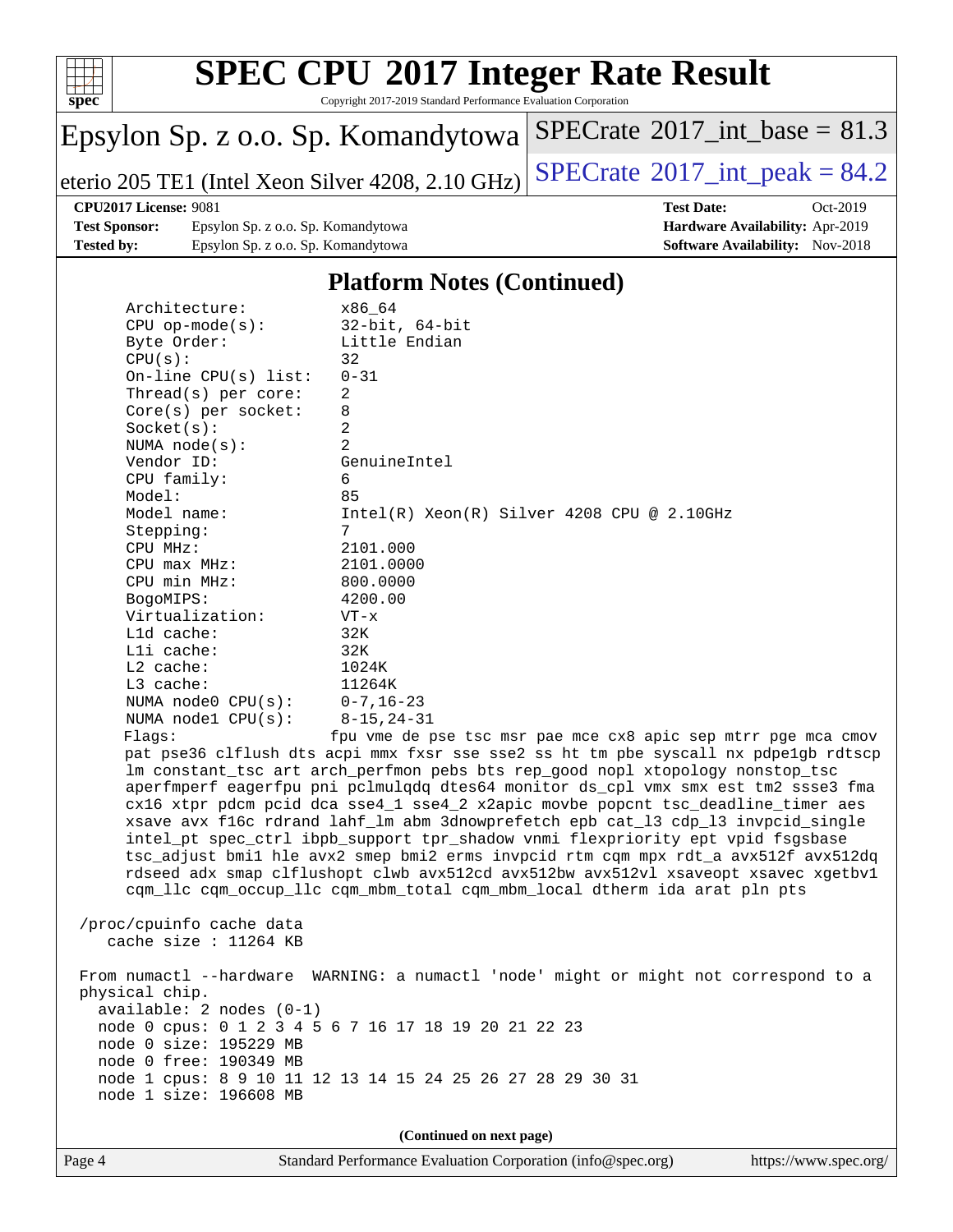

| Page 5 | Standard Performance Evaluation Corporation (info@spec.org) | https://www.spec.org/ |
|--------|-------------------------------------------------------------|-----------------------|
|        |                                                             |                       |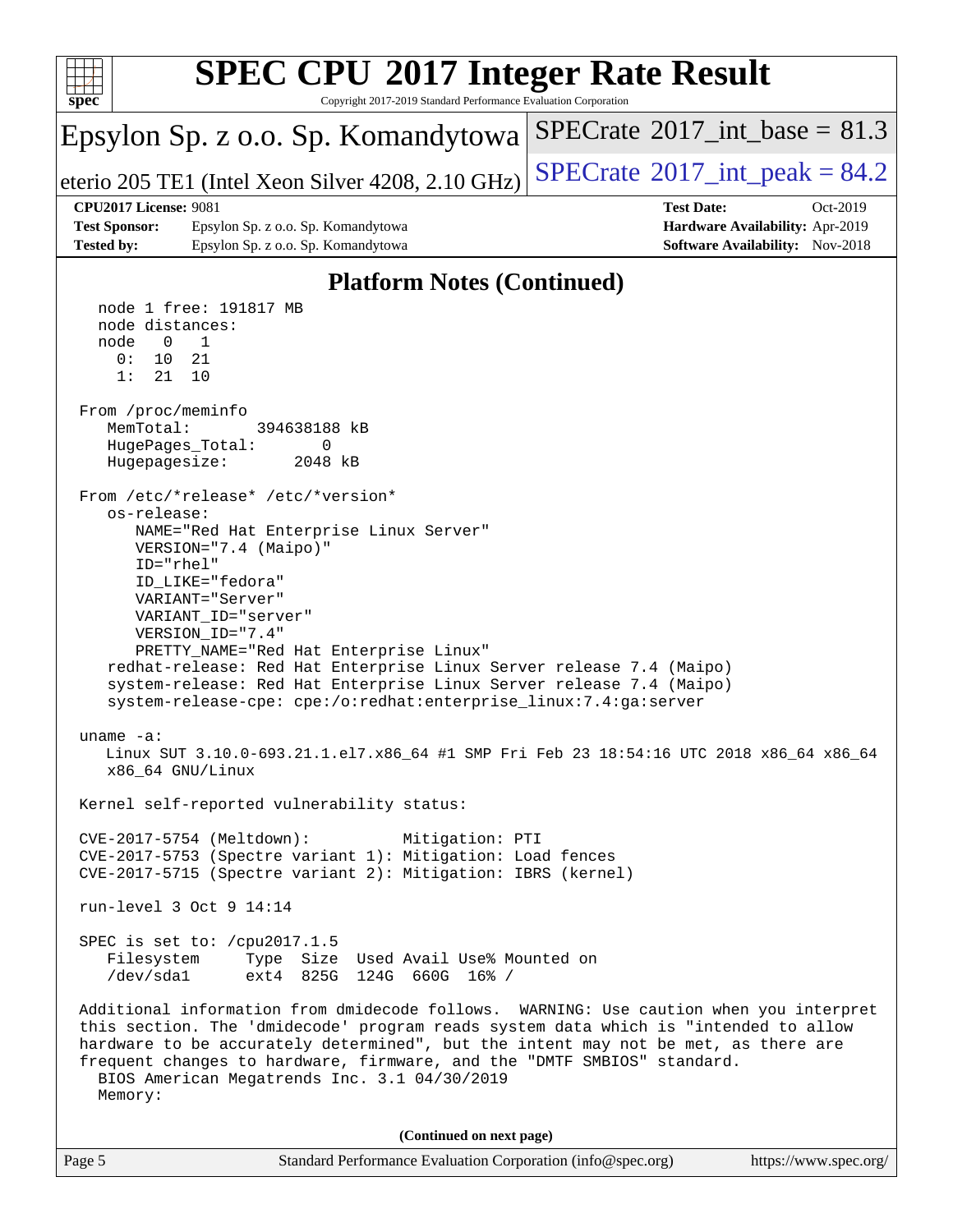| г |  |  |  |  |  |  |  |
|---|--|--|--|--|--|--|--|

Copyright 2017-2019 Standard Performance Evaluation Corporation

# Epsylon Sp. z o.o. Sp. Komandytowa

eterio 205 TE1 (Intel Xeon Silver 4208, 2.10 GHz) [SPECrate](http://www.spec.org/auto/cpu2017/Docs/result-fields.html#SPECrate2017intpeak)<sup>®</sup>[2017\\_int\\_peak =](http://www.spec.org/auto/cpu2017/Docs/result-fields.html#SPECrate2017intpeak) 84.2

 $SPECTate@2017_int\_base = 81.3$ 

**[Test Sponsor:](http://www.spec.org/auto/cpu2017/Docs/result-fields.html#TestSponsor)** Epsylon Sp. z o.o. Sp. Komandytowa **[Hardware Availability:](http://www.spec.org/auto/cpu2017/Docs/result-fields.html#HardwareAvailability)** Apr-2019 **[Tested by:](http://www.spec.org/auto/cpu2017/Docs/result-fields.html#Testedby)** Epsylon Sp. z o.o. Sp. Komandytowa **[Software Availability:](http://www.spec.org/auto/cpu2017/Docs/result-fields.html#SoftwareAvailability)** Nov-2018

# **[CPU2017 License:](http://www.spec.org/auto/cpu2017/Docs/result-fields.html#CPU2017License)** 9081 **[Test Date:](http://www.spec.org/auto/cpu2017/Docs/result-fields.html#TestDate)** Oct-2019

### **[Platform Notes \(Continued\)](http://www.spec.org/auto/cpu2017/Docs/result-fields.html#PlatformNotes)**

12x Samsung M393A4K40CB2-CVF 32 GB 2 rank 2933, configured at 2400

(End of data from sysinfo program)

### **[Compiler Version Notes](http://www.spec.org/auto/cpu2017/Docs/result-fields.html#CompilerVersionNotes)**

| Page 6       | Standard Performance Evaluation Corporation (info@spec.org)<br>https://www.spec.org/                                                                                             |
|--------------|----------------------------------------------------------------------------------------------------------------------------------------------------------------------------------|
|              | Copyright (C) 1985-2018 Intel Corporation. All rights reserved.<br>(Continued on next page)                                                                                      |
|              | Intel(R) C++ Intel(R) 64 Compiler for applications running on IA-32, Version<br>19.0.1.144 Build 20181018                                                                        |
|              | $C++$   523.xalancbmk_r(peak)                                                                                                                                                    |
|              | Version 19.0.1.144 Build 20181018<br>Copyright (C) 1985-2018 Intel Corporation. All rights reserved.                                                                             |
|              | Intel(R) C Intel(R) 64 Compiler for applications running on Intel(R) 64,                                                                                                         |
| C            | 500.perlbench_r(base, peak) 502.gcc_r(base) 505.mcf_r(base, peak)<br>$525.x264_r(base, peak) 557.xz_r(base, peak)$                                                               |
|              | Intel(R) C Intel(R) 64 Compiler for applications running on IA-32, Version<br>19.0.1.144 Build 20181018<br>Copyright (C) 1985-2018 Intel Corporation. All rights reserved.       |
|              | $\vert$ 502.gcc_r(peak)                                                                                                                                                          |
|              | Intel(R) C Intel(R) 64 Compiler for applications running on Intel(R) 64,<br>Version 19.0.1.144 Build 20181018<br>Copyright (C) 1985-2018 Intel Corporation. All rights reserved. |
|              | 525.x264_r(base, peak) 557.xz_r(base, peak)                                                                                                                                      |
| C            | 500.perlbench_r(base, peak) 502.gcc_r(base) 505.mcf_r(base, peak)                                                                                                                |
|              | Copyright (C) 1985-2018 Intel Corporation. All rights reserved.                                                                                                                  |
|              | Intel(R) C Intel(R) 64 Compiler for applications running on IA-32, Version<br>19.0.1.144 Build 20181018                                                                          |
| $\mathbf{C}$ | 502. $qcc r (peak)$                                                                                                                                                              |
|              |                                                                                                                                                                                  |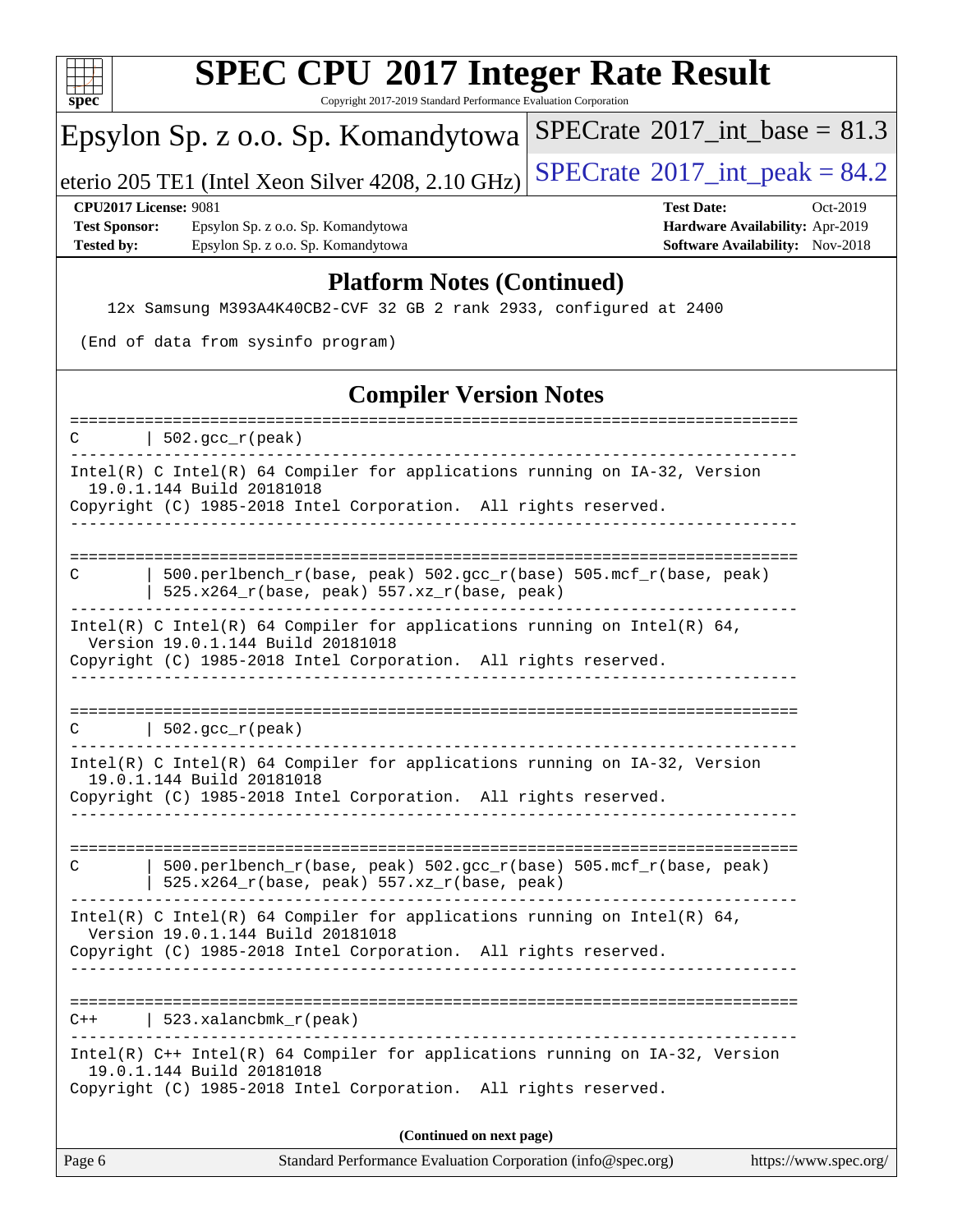| <b>SPEC CPU®2017 Integer Rate Result</b><br>Copyright 2017-2019 Standard Performance Evaluation Corporation<br>$spec^*$                                                                                                                                 |          |
|---------------------------------------------------------------------------------------------------------------------------------------------------------------------------------------------------------------------------------------------------------|----------|
| $SPECrate^{\circ}2017\_int\_base = 81.3$<br>Epsylon Sp. z o.o. Sp. Komandytowa                                                                                                                                                                          |          |
| $SPECrate@2017_int\_peak = 84.2$<br>eterio 205 TE1 (Intel Xeon Silver 4208, 2.10 GHz)                                                                                                                                                                   |          |
| <b>CPU2017 License: 9081</b><br><b>Test Date:</b><br><b>Test Sponsor:</b><br>Hardware Availability: Apr-2019<br>Epsylon Sp. z o.o. Sp. Komandytowa<br>Epsylon Sp. z o.o. Sp. Komandytowa<br><b>Software Availability:</b> Nov-2018<br><b>Tested by:</b> | Oct-2019 |
| <b>Compiler Version Notes (Continued)</b>                                                                                                                                                                                                               |          |
| 520.omnetpp_r(base, peak) 523.xalancbmk_r(base)<br>$C++$<br>531.deepsjeng_r(base, peak) 541.leela_r(base, peak)<br>Intel(R) $C++$ Intel(R) 64 Compiler for applications running on Intel(R) 64,                                                         |          |
| Version 19.0.1.144 Build 20181018<br>Copyright (C) 1985-2018 Intel Corporation. All rights reserved.                                                                                                                                                    |          |
| $C++$   523.xalancbmk_r(peak)                                                                                                                                                                                                                           |          |
| Intel(R) C++ Intel(R) 64 Compiler for applications running on IA-32, Version<br>19.0.1.144 Build 20181018<br>Copyright (C) 1985-2018 Intel Corporation. All rights reserved.                                                                            |          |
| 520.omnetpp_r(base, peak) 523.xalancbmk_r(base)<br>$C++$<br>531.deepsjeng_r(base, peak) 541.leela_r(base, peak)                                                                                                                                         |          |
| Intel(R) C++ Intel(R) 64 Compiler for applications running on Intel(R) 64,<br>Version 19.0.1.144 Build 20181018<br>Copyright (C) 1985-2018 Intel Corporation. All rights reserved.                                                                      |          |
| Fortran   548. exchange2_r(base, peak)                                                                                                                                                                                                                  |          |
| $Intel(R)$ Fortran Intel(R) 64 Compiler for applications running on Intel(R)<br>64, Version 19.0.1.144 Build 20181018<br>Copyright (C) 1985-2018 Intel Corporation. All rights reserved.                                                                |          |
| <b>Base Compiler Invocation</b><br>C benchmarks:<br>$\text{icc}$ -m64 -std=c11                                                                                                                                                                          |          |
| $C_{++}$ benchmarks:<br>icpc -m64                                                                                                                                                                                                                       |          |
| Fortran benchmarks:<br>ifort -m64                                                                                                                                                                                                                       |          |

Page 7 Standard Performance Evaluation Corporation [\(info@spec.org\)](mailto:info@spec.org) <https://www.spec.org/>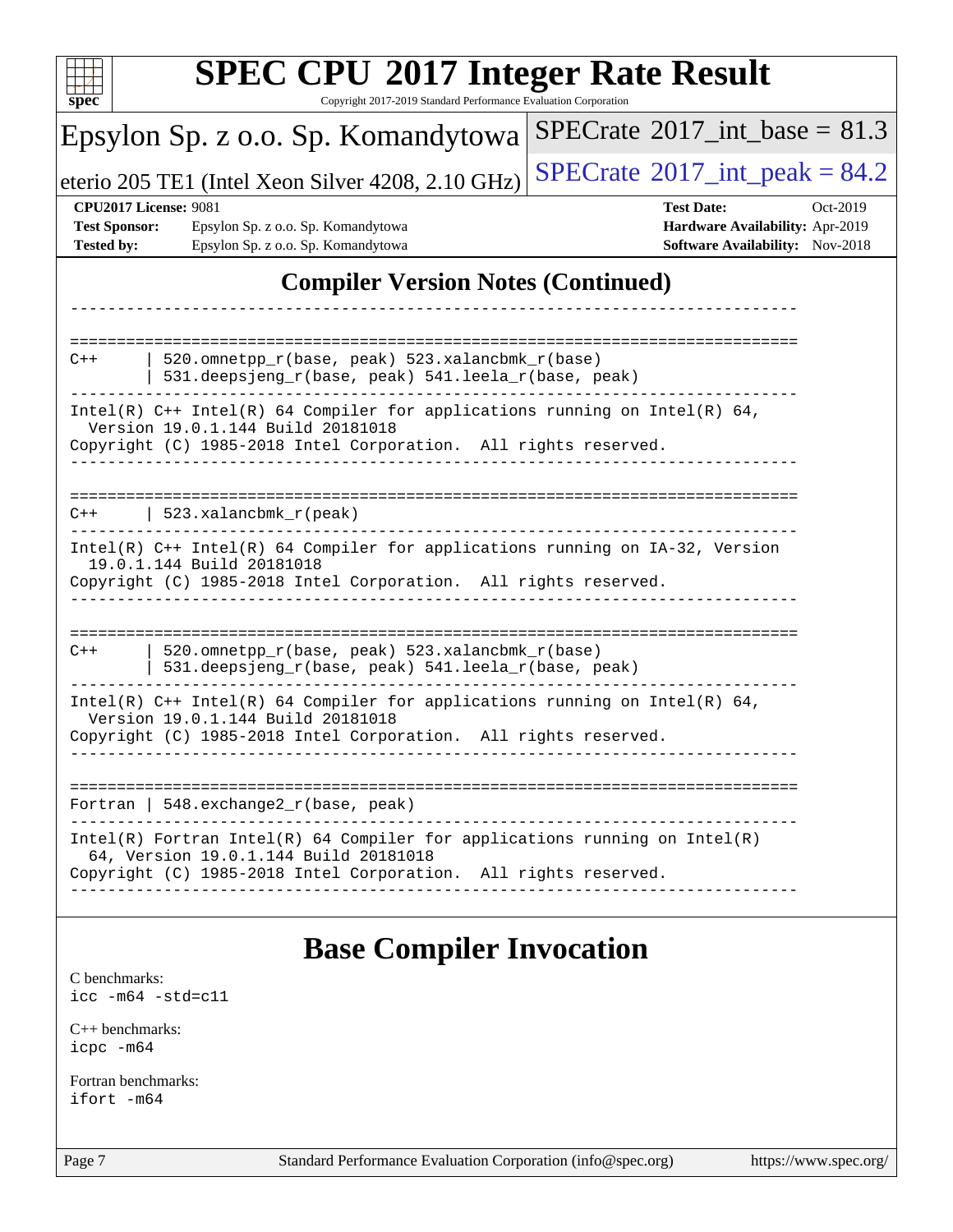

Copyright 2017-2019 Standard Performance Evaluation Corporation

### Epsylon Sp. z o.o. Sp. Komandytowa

eterio 205 TE1 (Intel Xeon Silver 4208, 2.10 GHz)  $\left|$  [SPECrate](http://www.spec.org/auto/cpu2017/Docs/result-fields.html#SPECrate2017intpeak)<sup>®</sup>[2017\\_int\\_peak =](http://www.spec.org/auto/cpu2017/Docs/result-fields.html#SPECrate2017intpeak) 84.2

[SPECrate](http://www.spec.org/auto/cpu2017/Docs/result-fields.html#SPECrate2017intbase)<sup>®</sup>2017 int\_base = 81.3

**[CPU2017 License:](http://www.spec.org/auto/cpu2017/Docs/result-fields.html#CPU2017License)** 9081 **[Test Date:](http://www.spec.org/auto/cpu2017/Docs/result-fields.html#TestDate)** Oct-2019

**[Test Sponsor:](http://www.spec.org/auto/cpu2017/Docs/result-fields.html#TestSponsor)** Epsylon Sp. z o.o. Sp. Komandytowa **[Hardware Availability:](http://www.spec.org/auto/cpu2017/Docs/result-fields.html#HardwareAvailability)** Apr-2019 **[Tested by:](http://www.spec.org/auto/cpu2017/Docs/result-fields.html#Testedby)** Epsylon Sp. z o.o. Sp. Komandytowa **[Software Availability:](http://www.spec.org/auto/cpu2017/Docs/result-fields.html#SoftwareAvailability)** Nov-2018

# **[Base Portability Flags](http://www.spec.org/auto/cpu2017/Docs/result-fields.html#BasePortabilityFlags)**

 500.perlbench\_r: [-DSPEC\\_LP64](http://www.spec.org/cpu2017/results/res2019q4/cpu2017-20191028-19222.flags.html#b500.perlbench_r_basePORTABILITY_DSPEC_LP64) [-DSPEC\\_LINUX\\_X64](http://www.spec.org/cpu2017/results/res2019q4/cpu2017-20191028-19222.flags.html#b500.perlbench_r_baseCPORTABILITY_DSPEC_LINUX_X64) 502.gcc\_r: [-DSPEC\\_LP64](http://www.spec.org/cpu2017/results/res2019q4/cpu2017-20191028-19222.flags.html#suite_basePORTABILITY502_gcc_r_DSPEC_LP64) 505.mcf\_r: [-DSPEC\\_LP64](http://www.spec.org/cpu2017/results/res2019q4/cpu2017-20191028-19222.flags.html#suite_basePORTABILITY505_mcf_r_DSPEC_LP64) 520.omnetpp\_r: [-DSPEC\\_LP64](http://www.spec.org/cpu2017/results/res2019q4/cpu2017-20191028-19222.flags.html#suite_basePORTABILITY520_omnetpp_r_DSPEC_LP64) 523.xalancbmk\_r: [-DSPEC\\_LP64](http://www.spec.org/cpu2017/results/res2019q4/cpu2017-20191028-19222.flags.html#suite_basePORTABILITY523_xalancbmk_r_DSPEC_LP64) [-DSPEC\\_LINUX](http://www.spec.org/cpu2017/results/res2019q4/cpu2017-20191028-19222.flags.html#b523.xalancbmk_r_baseCXXPORTABILITY_DSPEC_LINUX) 525.x264\_r: [-DSPEC\\_LP64](http://www.spec.org/cpu2017/results/res2019q4/cpu2017-20191028-19222.flags.html#suite_basePORTABILITY525_x264_r_DSPEC_LP64) 531.deepsjeng\_r: [-DSPEC\\_LP64](http://www.spec.org/cpu2017/results/res2019q4/cpu2017-20191028-19222.flags.html#suite_basePORTABILITY531_deepsjeng_r_DSPEC_LP64) 541.leela\_r: [-DSPEC\\_LP64](http://www.spec.org/cpu2017/results/res2019q4/cpu2017-20191028-19222.flags.html#suite_basePORTABILITY541_leela_r_DSPEC_LP64) 548.exchange2\_r: [-DSPEC\\_LP64](http://www.spec.org/cpu2017/results/res2019q4/cpu2017-20191028-19222.flags.html#suite_basePORTABILITY548_exchange2_r_DSPEC_LP64) 557.xz\_r: [-DSPEC\\_LP64](http://www.spec.org/cpu2017/results/res2019q4/cpu2017-20191028-19222.flags.html#suite_basePORTABILITY557_xz_r_DSPEC_LP64)

## **[Base Optimization Flags](http://www.spec.org/auto/cpu2017/Docs/result-fields.html#BaseOptimizationFlags)**

#### [C benchmarks](http://www.spec.org/auto/cpu2017/Docs/result-fields.html#Cbenchmarks):

[-Wl,-z,muldefs](http://www.spec.org/cpu2017/results/res2019q4/cpu2017-20191028-19222.flags.html#user_CCbase_link_force_multiple1_b4cbdb97b34bdee9ceefcfe54f4c8ea74255f0b02a4b23e853cdb0e18eb4525ac79b5a88067c842dd0ee6996c24547a27a4b99331201badda8798ef8a743f577) [-xCORE-AVX512](http://www.spec.org/cpu2017/results/res2019q4/cpu2017-20191028-19222.flags.html#user_CCbase_f-xCORE-AVX512) [-ipo](http://www.spec.org/cpu2017/results/res2019q4/cpu2017-20191028-19222.flags.html#user_CCbase_f-ipo) [-O3](http://www.spec.org/cpu2017/results/res2019q4/cpu2017-20191028-19222.flags.html#user_CCbase_f-O3) [-no-prec-div](http://www.spec.org/cpu2017/results/res2019q4/cpu2017-20191028-19222.flags.html#user_CCbase_f-no-prec-div) [-qopt-mem-layout-trans=4](http://www.spec.org/cpu2017/results/res2019q4/cpu2017-20191028-19222.flags.html#user_CCbase_f-qopt-mem-layout-trans_fa39e755916c150a61361b7846f310bcdf6f04e385ef281cadf3647acec3f0ae266d1a1d22d972a7087a248fd4e6ca390a3634700869573d231a252c784941a8) [-L/usr/local/IntelCompiler19/compilers\\_and\\_libraries\\_2019.1.144/linux/compiler/lib/intel64](http://www.spec.org/cpu2017/results/res2019q4/cpu2017-20191028-19222.flags.html#user_CCbase_qkmalloc_link_f25da0aa8cf9bced0533715046f0c2fbfb1a7191e3e496916672e09b4c388a884c4c7e4862cb529343da2264b43416df65c99fd1ddbf5dd13ae6d3130cf47881) [-lqkmalloc](http://www.spec.org/cpu2017/results/res2019q4/cpu2017-20191028-19222.flags.html#user_CCbase_qkmalloc_link_lib_79a818439969f771c6bc311cfd333c00fc099dad35c030f5aab9dda831713d2015205805422f83de8875488a2991c0a156aaa600e1f9138f8fc37004abc96dc5)

### [C++ benchmarks](http://www.spec.org/auto/cpu2017/Docs/result-fields.html#CXXbenchmarks):

[-Wl,-z,muldefs](http://www.spec.org/cpu2017/results/res2019q4/cpu2017-20191028-19222.flags.html#user_CXXbase_link_force_multiple1_b4cbdb97b34bdee9ceefcfe54f4c8ea74255f0b02a4b23e853cdb0e18eb4525ac79b5a88067c842dd0ee6996c24547a27a4b99331201badda8798ef8a743f577) [-xCORE-AVX512](http://www.spec.org/cpu2017/results/res2019q4/cpu2017-20191028-19222.flags.html#user_CXXbase_f-xCORE-AVX512) [-ipo](http://www.spec.org/cpu2017/results/res2019q4/cpu2017-20191028-19222.flags.html#user_CXXbase_f-ipo) [-O3](http://www.spec.org/cpu2017/results/res2019q4/cpu2017-20191028-19222.flags.html#user_CXXbase_f-O3) [-no-prec-div](http://www.spec.org/cpu2017/results/res2019q4/cpu2017-20191028-19222.flags.html#user_CXXbase_f-no-prec-div)

[-qopt-mem-layout-trans=4](http://www.spec.org/cpu2017/results/res2019q4/cpu2017-20191028-19222.flags.html#user_CXXbase_f-qopt-mem-layout-trans_fa39e755916c150a61361b7846f310bcdf6f04e385ef281cadf3647acec3f0ae266d1a1d22d972a7087a248fd4e6ca390a3634700869573d231a252c784941a8)

[-L/usr/local/IntelCompiler19/compilers\\_and\\_libraries\\_2019.1.144/linux/compiler/lib/intel64](http://www.spec.org/cpu2017/results/res2019q4/cpu2017-20191028-19222.flags.html#user_CXXbase_qkmalloc_link_f25da0aa8cf9bced0533715046f0c2fbfb1a7191e3e496916672e09b4c388a884c4c7e4862cb529343da2264b43416df65c99fd1ddbf5dd13ae6d3130cf47881) [-lqkmalloc](http://www.spec.org/cpu2017/results/res2019q4/cpu2017-20191028-19222.flags.html#user_CXXbase_qkmalloc_link_lib_79a818439969f771c6bc311cfd333c00fc099dad35c030f5aab9dda831713d2015205805422f83de8875488a2991c0a156aaa600e1f9138f8fc37004abc96dc5)

### [Fortran benchmarks](http://www.spec.org/auto/cpu2017/Docs/result-fields.html#Fortranbenchmarks):

```
-Wl,-z,muldefs -xCORE-AVX512 -ipo -O3 -no-prec-div
-qopt-mem-layout-trans=4 -nostandard-realloc-lhs -align array32byte
-L/usr/local/IntelCompiler19/compilers_and_libraries_2019.1.144/linux/compiler/lib/intel64
-lqkmalloc
```
### **[Peak Compiler Invocation](http://www.spec.org/auto/cpu2017/Docs/result-fields.html#PeakCompilerInvocation)**

[C benchmarks \(except as noted below\)](http://www.spec.org/auto/cpu2017/Docs/result-fields.html#Cbenchmarksexceptasnotedbelow): [icc -m64 -std=c11](http://www.spec.org/cpu2017/results/res2019q4/cpu2017-20191028-19222.flags.html#user_CCpeak_intel_icc_64bit_c11_33ee0cdaae7deeeab2a9725423ba97205ce30f63b9926c2519791662299b76a0318f32ddfffdc46587804de3178b4f9328c46fa7c2b0cd779d7a61945c91cd35)

 502.gcc\_r: [icc -m32 -std=c11 -L/usr/local/IntelCompiler19/compilers\\_and\\_libraries\\_2019.1.144/linux/compiler/lib/ia32\\_lin](http://www.spec.org/cpu2017/results/res2019q4/cpu2017-20191028-19222.flags.html#user_peakCCLD502_gcc_r_intel_icc_40453ff6bf9521e1d4c2d3e2fb99253a88fa516366d57fe908127cec2d2803e1a519020f7199618d366f5331d17d60a40bdca38a56a807895183dcecb671b0e5) [C++ benchmarks \(except as noted below\)](http://www.spec.org/auto/cpu2017/Docs/result-fields.html#CXXbenchmarksexceptasnotedbelow): [icpc -m64](http://www.spec.org/cpu2017/results/res2019q4/cpu2017-20191028-19222.flags.html#user_CXXpeak_intel_icpc_64bit_4ecb2543ae3f1412ef961e0650ca070fec7b7afdcd6ed48761b84423119d1bf6bdf5cad15b44d48e7256388bc77273b966e5eb805aefd121eb22e9299b2ec9d9)

**(Continued on next page)**

Page 8 Standard Performance Evaluation Corporation [\(info@spec.org\)](mailto:info@spec.org) <https://www.spec.org/>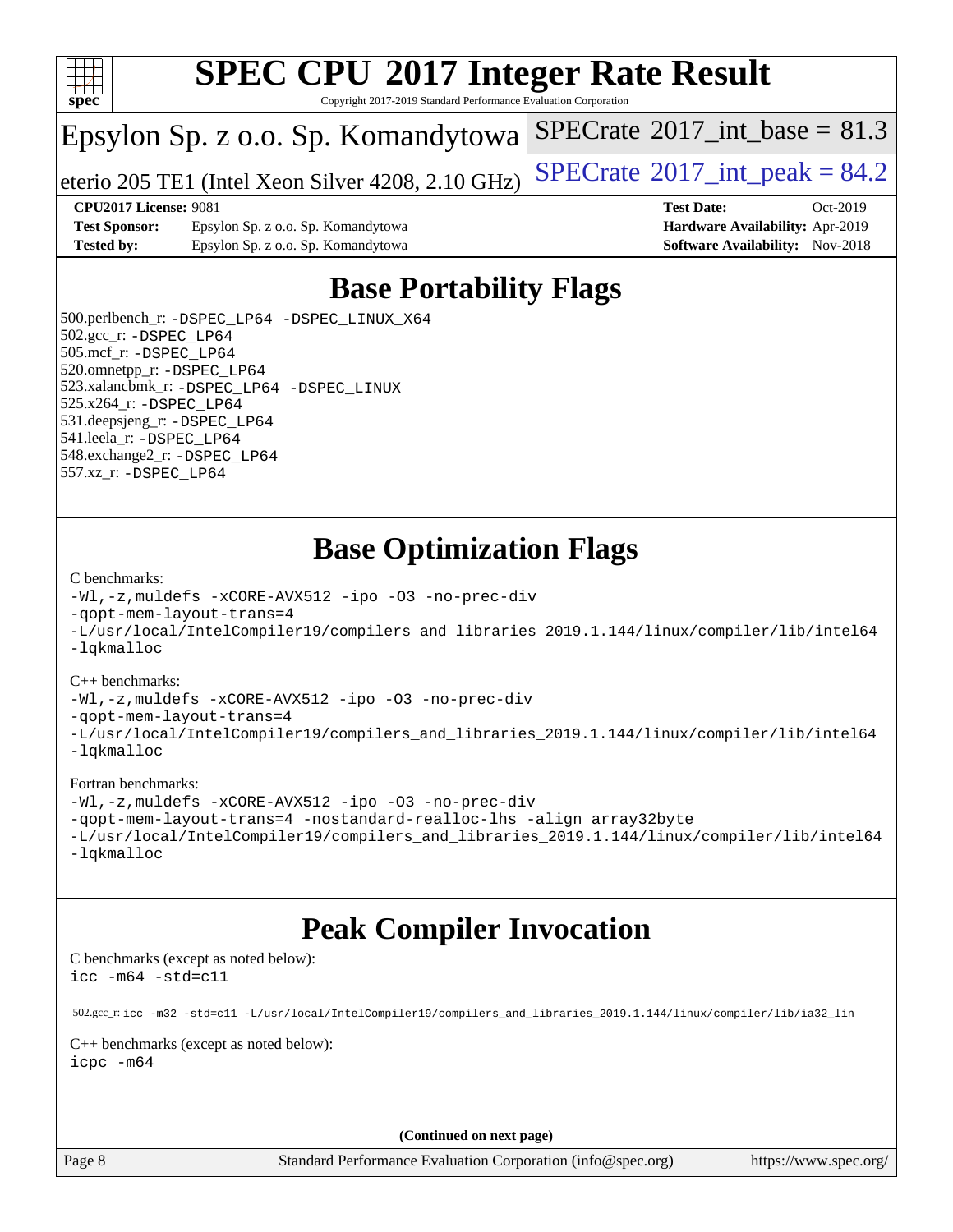

Copyright 2017-2019 Standard Performance Evaluation Corporation

### Epsylon Sp. z o.o. Sp. Komandytowa

eterio 205 TE1 (Intel Xeon Silver 4208, 2.10 GHz)  $\left|$  [SPECrate](http://www.spec.org/auto/cpu2017/Docs/result-fields.html#SPECrate2017intpeak)<sup>®</sup>[2017\\_int\\_peak =](http://www.spec.org/auto/cpu2017/Docs/result-fields.html#SPECrate2017intpeak) 84.2

[SPECrate](http://www.spec.org/auto/cpu2017/Docs/result-fields.html#SPECrate2017intbase)<sup>®</sup>2017 int\_base = 81.3

**[Test Sponsor:](http://www.spec.org/auto/cpu2017/Docs/result-fields.html#TestSponsor)** Epsylon Sp. z o.o. Sp. Komandytowa **[Hardware Availability:](http://www.spec.org/auto/cpu2017/Docs/result-fields.html#HardwareAvailability)** Apr-2019 **[Tested by:](http://www.spec.org/auto/cpu2017/Docs/result-fields.html#Testedby)** Epsylon Sp. z o.o. Sp. Komandytowa **[Software Availability:](http://www.spec.org/auto/cpu2017/Docs/result-fields.html#SoftwareAvailability)** Nov-2018

**[CPU2017 License:](http://www.spec.org/auto/cpu2017/Docs/result-fields.html#CPU2017License)** 9081 **[Test Date:](http://www.spec.org/auto/cpu2017/Docs/result-fields.html#TestDate)** Oct-2019

# **[Peak Compiler Invocation \(Continued\)](http://www.spec.org/auto/cpu2017/Docs/result-fields.html#PeakCompilerInvocation)**

523.xalancbmk\_r: [icpc -m32 -L/usr/local/IntelCompiler19/compilers\\_and\\_libraries\\_2019.1.144/linux/compiler/lib/ia32\\_lin](http://www.spec.org/cpu2017/results/res2019q4/cpu2017-20191028-19222.flags.html#user_peakCXXLD523_xalancbmk_r_intel_icpc_da1545662a59c569b62a27824af614167f9a0289efc0155d279b219af3bd2ccb3c10a77eb36bcb264d681e48d9166bbcec9d21ef2c85e5a63a687a8887ddded7)

#### [Fortran benchmarks](http://www.spec.org/auto/cpu2017/Docs/result-fields.html#Fortranbenchmarks):

[ifort -m64](http://www.spec.org/cpu2017/results/res2019q4/cpu2017-20191028-19222.flags.html#user_FCpeak_intel_ifort_64bit_24f2bb282fbaeffd6157abe4f878425411749daecae9a33200eee2bee2fe76f3b89351d69a8130dd5949958ce389cf37ff59a95e7a40d588e8d3a57e0c3fd751)

### **[Peak Portability Flags](http://www.spec.org/auto/cpu2017/Docs/result-fields.html#PeakPortabilityFlags)**

 500.perlbench\_r: [-DSPEC\\_LP64](http://www.spec.org/cpu2017/results/res2019q4/cpu2017-20191028-19222.flags.html#b500.perlbench_r_peakPORTABILITY_DSPEC_LP64) [-DSPEC\\_LINUX\\_X64](http://www.spec.org/cpu2017/results/res2019q4/cpu2017-20191028-19222.flags.html#b500.perlbench_r_peakCPORTABILITY_DSPEC_LINUX_X64) 502.gcc\_r: [-D\\_FILE\\_OFFSET\\_BITS=64](http://www.spec.org/cpu2017/results/res2019q4/cpu2017-20191028-19222.flags.html#user_peakPORTABILITY502_gcc_r_file_offset_bits_64_5ae949a99b284ddf4e95728d47cb0843d81b2eb0e18bdfe74bbf0f61d0b064f4bda2f10ea5eb90e1dcab0e84dbc592acfc5018bc955c18609f94ddb8d550002c) 505.mcf\_r: [-DSPEC\\_LP64](http://www.spec.org/cpu2017/results/res2019q4/cpu2017-20191028-19222.flags.html#suite_peakPORTABILITY505_mcf_r_DSPEC_LP64) 520.omnetpp\_r: [-DSPEC\\_LP64](http://www.spec.org/cpu2017/results/res2019q4/cpu2017-20191028-19222.flags.html#suite_peakPORTABILITY520_omnetpp_r_DSPEC_LP64) 523.xalancbmk\_r: [-D\\_FILE\\_OFFSET\\_BITS=64](http://www.spec.org/cpu2017/results/res2019q4/cpu2017-20191028-19222.flags.html#user_peakPORTABILITY523_xalancbmk_r_file_offset_bits_64_5ae949a99b284ddf4e95728d47cb0843d81b2eb0e18bdfe74bbf0f61d0b064f4bda2f10ea5eb90e1dcab0e84dbc592acfc5018bc955c18609f94ddb8d550002c) [-DSPEC\\_LINUX](http://www.spec.org/cpu2017/results/res2019q4/cpu2017-20191028-19222.flags.html#b523.xalancbmk_r_peakCXXPORTABILITY_DSPEC_LINUX) 525.x264\_r: [-DSPEC\\_LP64](http://www.spec.org/cpu2017/results/res2019q4/cpu2017-20191028-19222.flags.html#suite_peakPORTABILITY525_x264_r_DSPEC_LP64) 531.deepsjeng\_r: [-DSPEC\\_LP64](http://www.spec.org/cpu2017/results/res2019q4/cpu2017-20191028-19222.flags.html#suite_peakPORTABILITY531_deepsjeng_r_DSPEC_LP64) 541.leela\_r: [-DSPEC\\_LP64](http://www.spec.org/cpu2017/results/res2019q4/cpu2017-20191028-19222.flags.html#suite_peakPORTABILITY541_leela_r_DSPEC_LP64) 548.exchange2\_r: [-DSPEC\\_LP64](http://www.spec.org/cpu2017/results/res2019q4/cpu2017-20191028-19222.flags.html#suite_peakPORTABILITY548_exchange2_r_DSPEC_LP64) 557.xz\_r: [-DSPEC\\_LP64](http://www.spec.org/cpu2017/results/res2019q4/cpu2017-20191028-19222.flags.html#suite_peakPORTABILITY557_xz_r_DSPEC_LP64)

# **[Peak Optimization Flags](http://www.spec.org/auto/cpu2017/Docs/result-fields.html#PeakOptimizationFlags)**

[C benchmarks](http://www.spec.org/auto/cpu2017/Docs/result-fields.html#Cbenchmarks):

```
 500.perlbench_r: -Wl,-z,muldefs -prof-gen(pass 1) -prof-use(pass 2) -ipo
-xCORE-AVX512 -O3 -no-prec-div -qopt-mem-layout-trans=4
-fno-strict-overflow
-L/usr/local/IntelCompiler19/compilers_and_libraries_2019.1.144/linux/compiler/lib/intel64
-lqkmalloc
 502.gcc_r: -Wl,-z,muldefs -prof-gen(pass 1) -prof-use(pass 2) -ipo
-xCORE-AVX512 -O3 -no-prec-div -qopt-mem-layout-trans=4
-L/usr/local/je5.0.1-32/lib -ljemalloc
 505.mcf_r: -Wl,-z,muldefs -xCORE-AVX512 -ipo -O3 -no-prec-div
-qopt-mem-layout-trans=4
-L/usr/local/IntelCompiler19/compilers_and_libraries_2019.1.144/linux/compiler/lib/intel64
-lqkmalloc
 525.x264_r: -Wl,-z,muldefs -xCORE-AVX512 -ipo -O3 -no-prec-div
-qopt-mem-layout-trans=4 -fno-alias
-L/usr/local/IntelCompiler19/compilers_and_libraries_2019.1.144/linux/compiler/lib/intel64
-lqkmalloc
```
**(Continued on next page)**